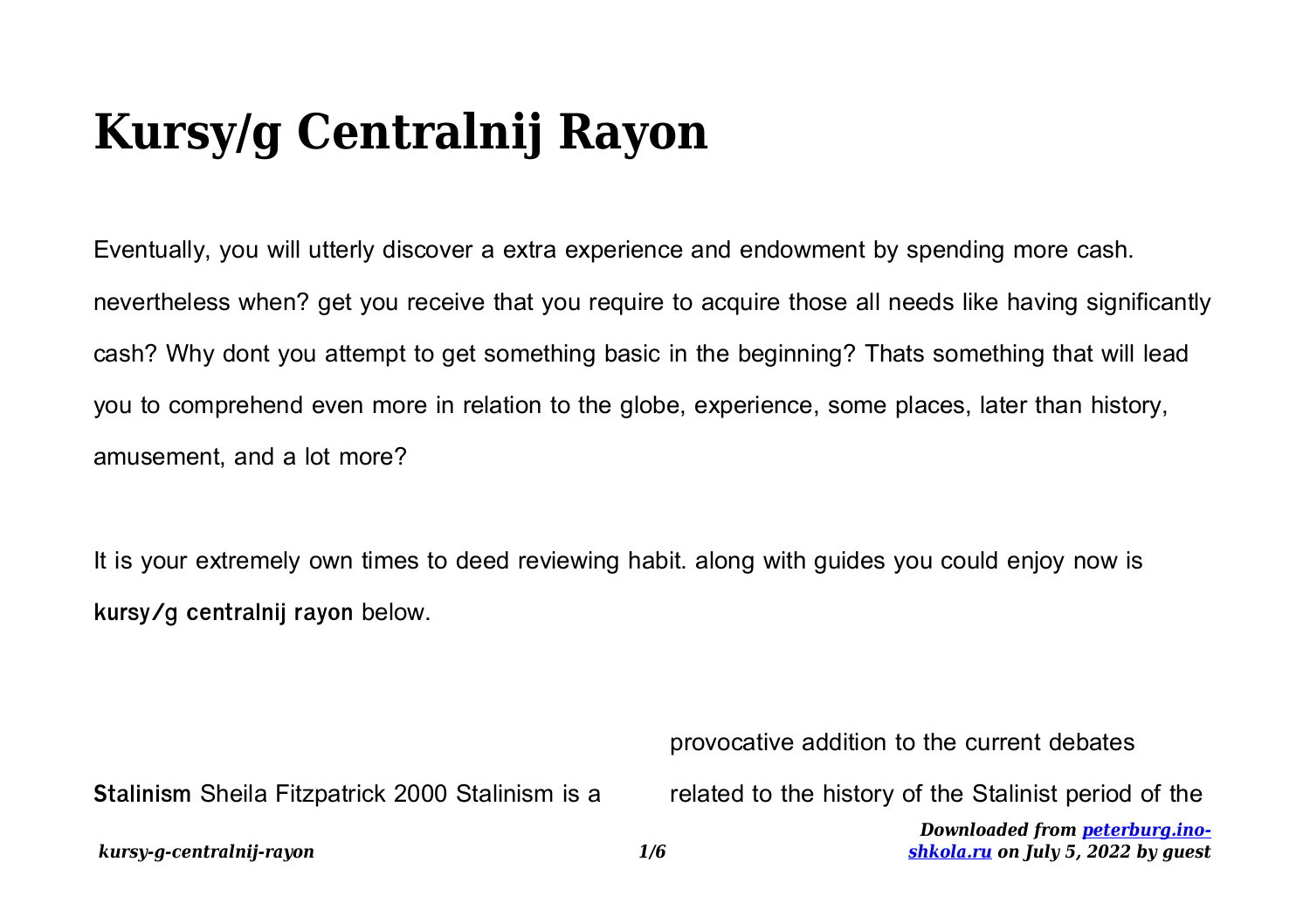Soviet Union. Sheila Fitzpatrick has collected together the newest and the most exciting work by young Russian, American and European scholars, as well as some of the seminal articles that have influenced them, in an attempt to reassess this contentious subject in the light of new data and new theoretical approaches. The articles are contextualized by a thorough introduction to the totalitarian/revisionist arguments and post-revisionist developments. Eschewing an exclusively high-political focus, the book draws together work on class, identity, consumption culture, and agency. Stalinist terror

and nationalities policy are reappraised in the light of new archival findings. Stalinism offers a nuanced navigation of an emotive and misrepresented chapter of the Russian past. **Against Their Will** P. M. Poli?an 2004-01-01 "During his reign, Joseph Stalin oversaw the forced resettlement of people by the millions - a maniacal passion that he used for social engineering. Six million people were resettled before Stalin's death. This volume is the first attempt to comprehensively examine the history of forced and semi-voluntary population movements within or organized by the Soviet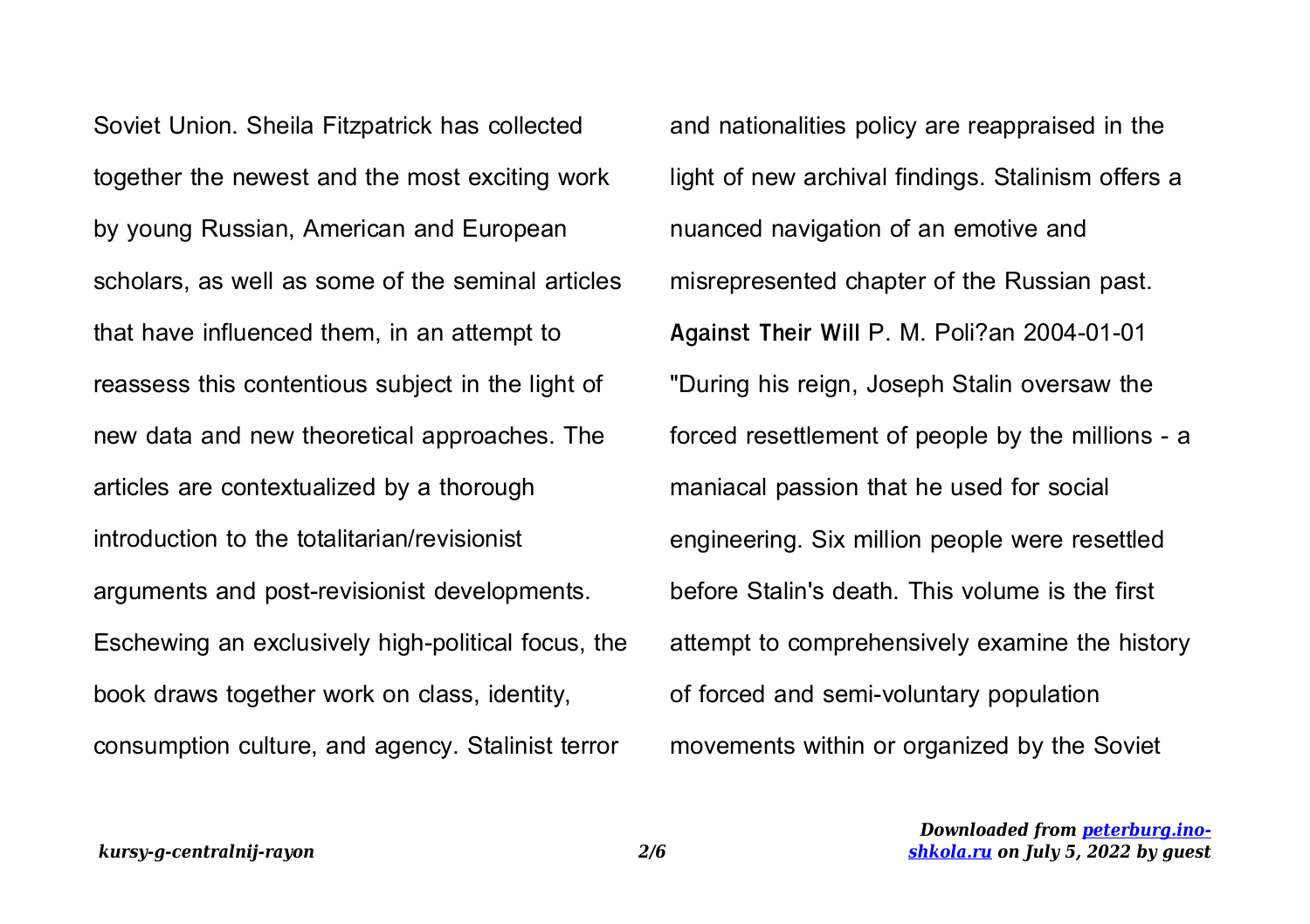Union. Contents range from the early 1920s to the rehabilitation of repressed nationalities in the 1990s, dealing with internal (kulaks, ethnic and political deportations) and international forced migrations (German internees and occupied territories)."--BOOK JACKET.Title Summary field provided by Blackwell North America, Inc. All Rights Reserved Beyond Totalitarianism Michael Geyer 2009

These essays rethink the nature of Stalinism and Nazism and establish a new methodology for viewing their histories that goes well beyond outdated twentieth-century models of

totalitarianism, ideology, and personality. They offer a new understanding of the intertwined trajectories of socialism and nationalism in European and global history. A Concise History of the Baltic States Andrejs Plakans 2011-02-24 An integrated history of three Baltic peoples - Estonians, Latvians and Lithuanians - from their origins as tribal societies to separate nations. **Forgotten Pages in Baltic History** Martyn Housden 2011-03-29 The years from 1918 to 1945 remain central to European History. It was a

breath-taking time during which the very best and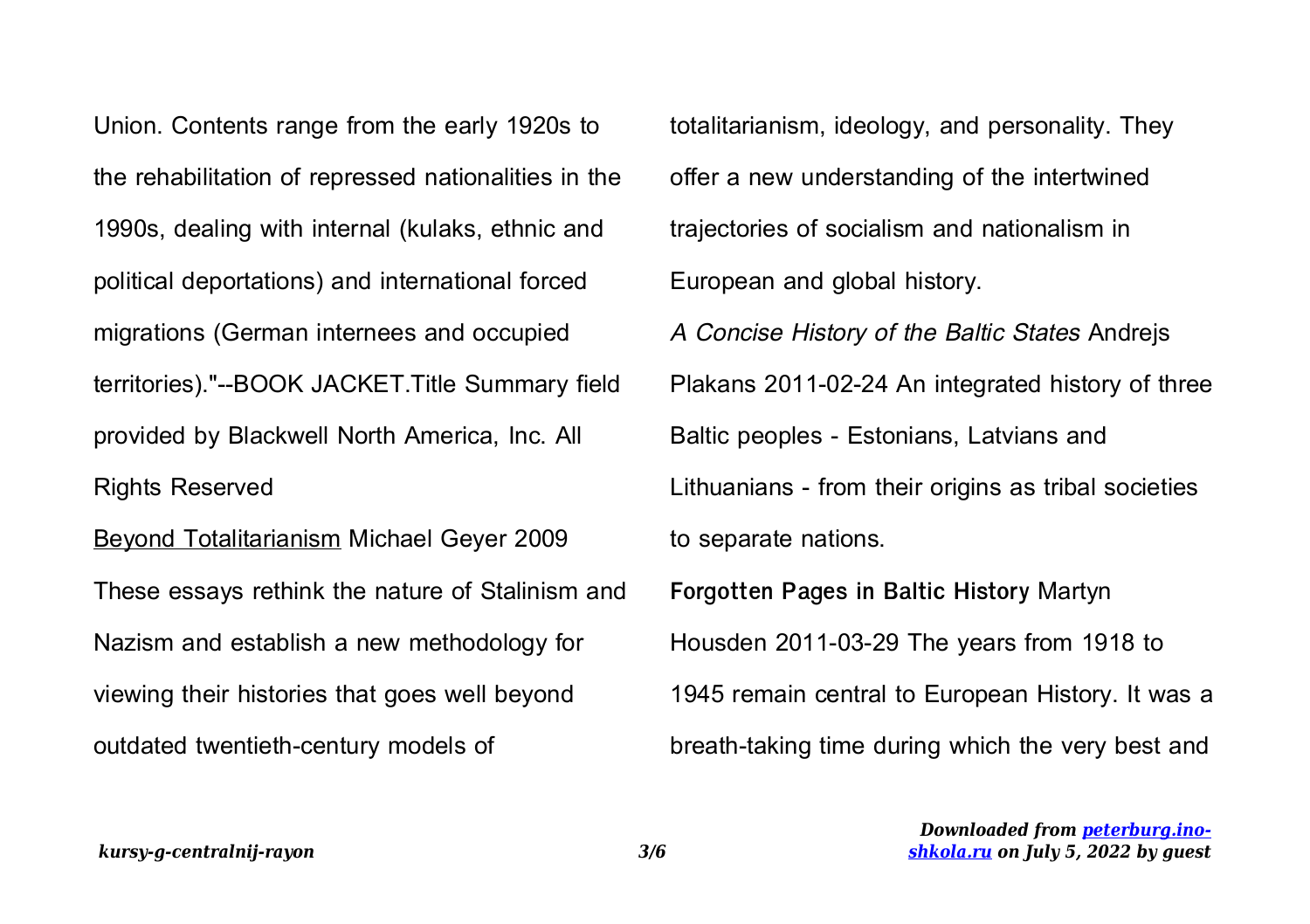very worst attributes of Mankind were on display. In the euphoria of peace which followed the end of the First World War, the Baltic States emerged as independent forces on the world stage, participating in thrilling experiments in national and transnational governance. Later, following economic collapse and in the face of rising totalitarianism among even Europe's most cultured nations, Baltic communities succumbed to nationalism too. During wartime, Baltic peoples became both victims and, sometimes, victimisers. Ultimately their victimhood lasted until the end of the Cold War, yielding consequences still

discernible at the start of the twenty first century. Taking the period 1918 to 1945 as pivotal, this collection of essays examines some of the key themes in Baltic History as they are emerging today. These include appreciations of identity, autonomy and the rights of national minorities; the everyday and social foundations of international security; and the importance of historical memory to popular and political identities. Lithuania 1940 Alfred Erich Senn 2007-01 In June 1940, as Nazi troops marched into Paris, the Soviet Red Army marched into Lithuania, Latvia,

and Estonia; seven weeks later, the USSR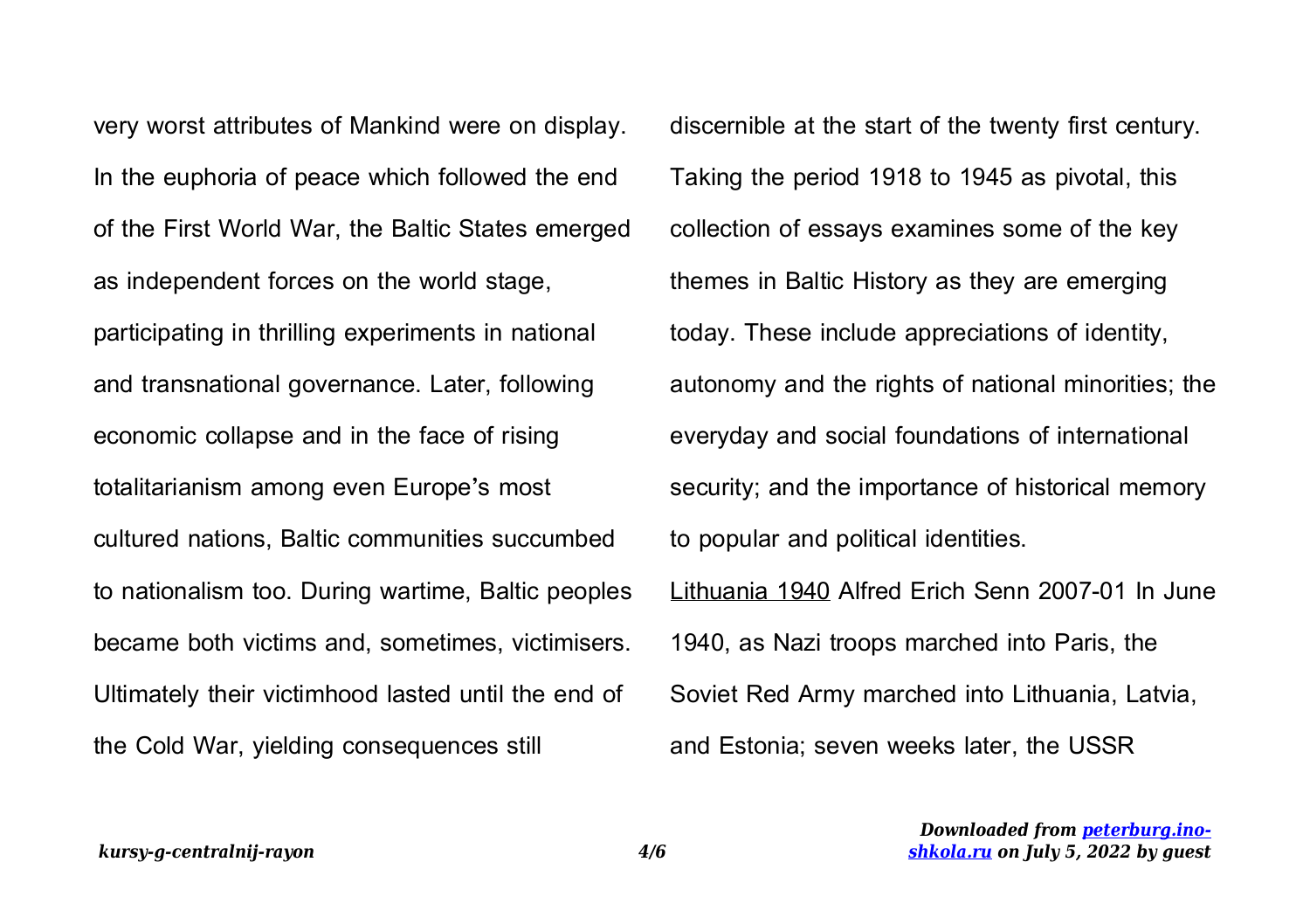Supreme Soviet ratified the Soviet takeover of these states. For half a century, Soviet historians insisted that the three republics had voluntarily requested incorporation into the Soviet Union. Now it has become possible to examine the events of that tumultuous time more carefully.Alfred Erich Senn, the author of books on the formation of the Lithuanian state in 1918-1920 and on the reestablishment of that independence in 1988-1991, has produced a fascinating account of the Soviet takeover, juxtaposing a picture of the disintegration and collapse of the old regime with the Soviets'

imposition of a new order. Discussing the historiography and the living memory of the events, he uses the image of a "shell game" that focused attention on the work of a supposedly "non-communist" government while in the hothouse conditions of military occupation Moscow undermined the state's independent institutions and introduced a revolution from above.

**Nineteenth-century Nationalism and Twentiethcentury Anti-democratic Ideals** Ieva Zake 2008 This study analyzes political writings of the Latvian intellectuals who pursued the ideas of